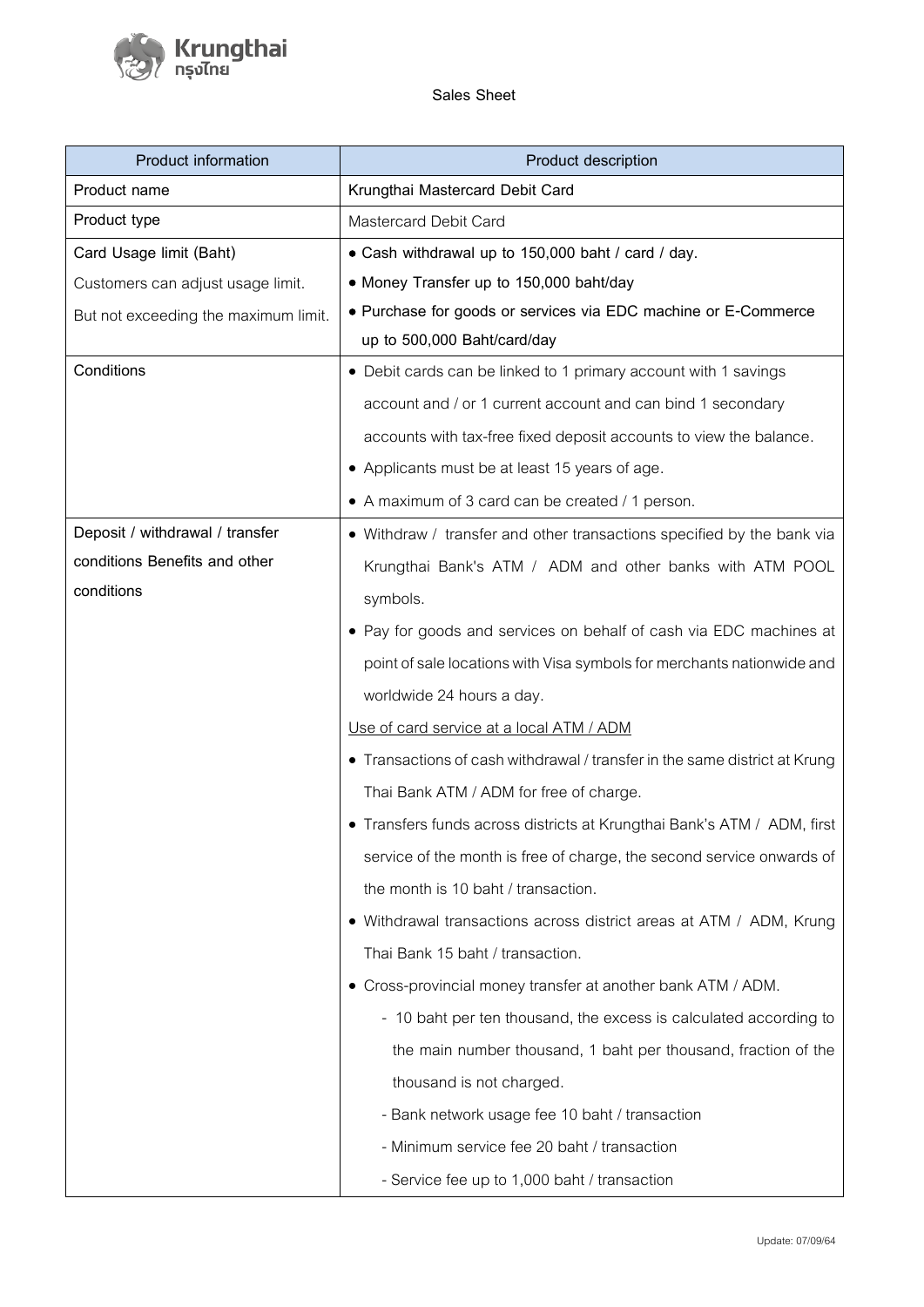|                                         | • Withdrawal transactions across provinces at other bank ATMs is 20         |
|-----------------------------------------|-----------------------------------------------------------------------------|
|                                         | baht / transaction                                                          |
|                                         | • Withdrawal transactions in the same province at another bank's ATM,       |
|                                         | free of charge.                                                             |
|                                         | • In case the customer uses the card at another bank ATM / ADM more         |
|                                         | than 4 times per month, from the 5th times onward in that month, the        |
|                                         | service fee is 10 baht / transaction.                                       |
| Initial fee (Baht)                      | 100 Baht                                                                    |
| Annual Fee (baht)                       | 200 baht per year                                                           |
|                                         | Annual service fee for the next year shall be charged for direct debit      |
|                                         | on the 1st year anniversary from the card application date. If there is     |
|                                         | insufficient funds in the client's account to pay the entire annual service |
|                                         | fee, the system will charge the service fee every month. If after 24        |
|                                         | months the system is still unable to collect the annual service fee in full |
|                                         | amount the bank will automatically cancel the card.                         |
| Card Issuance Fee (Baht/time)           | 100 Baht/ time                                                              |
| Reset Pin Issuance Fee (Baht/time)      | Reset pin is free of charge at the bank.                                    |
| Service Charges in Foreign Currency     | Overseas balance inquiry service fee 15 baht per transaction.               |
|                                         | Foreign withdrawal fee 100 baht per transaction.                            |
|                                         | Exchange rates arising from the payment of goods and services are           |
|                                         | billed in Thai baht based on Visa/Mastercard central exchange rate,         |
|                                         | which includes a currency conversion risk of not more than 2.5% of the      |
|                                         | transaction amount.                                                         |
|                                         | (In case of CROSS BORDER SERVICE list, only successful items will be        |
|                                         | charged)                                                                    |
| Liability of cardholder in case of loss | • The bank will give the card and provide the pin to the cardholder. The    |
| of card                                 | cardholder signs the card on the back of the card as soon as the card       |
|                                         | is received from the bank and the cardholder is responsible for             |
|                                         | keeping the card as well and keeping it in a safe place so that it cannot   |
|                                         | be lost or in the possession of others, avoid being destroyed, lost or      |
|                                         | altering any part of the card and always keep your password                 |
|                                         | confidential.                                                               |
|                                         | • In case the card is lost or been stolen or damaged or unusable or in      |
|                                         | any case, the cardholder can notify, suspend or request temporary           |
|                                         | suspension of the card by phone or by other communication tools or          |
|                                         | other methods, which can be contacted in a similar way at Krungthai         |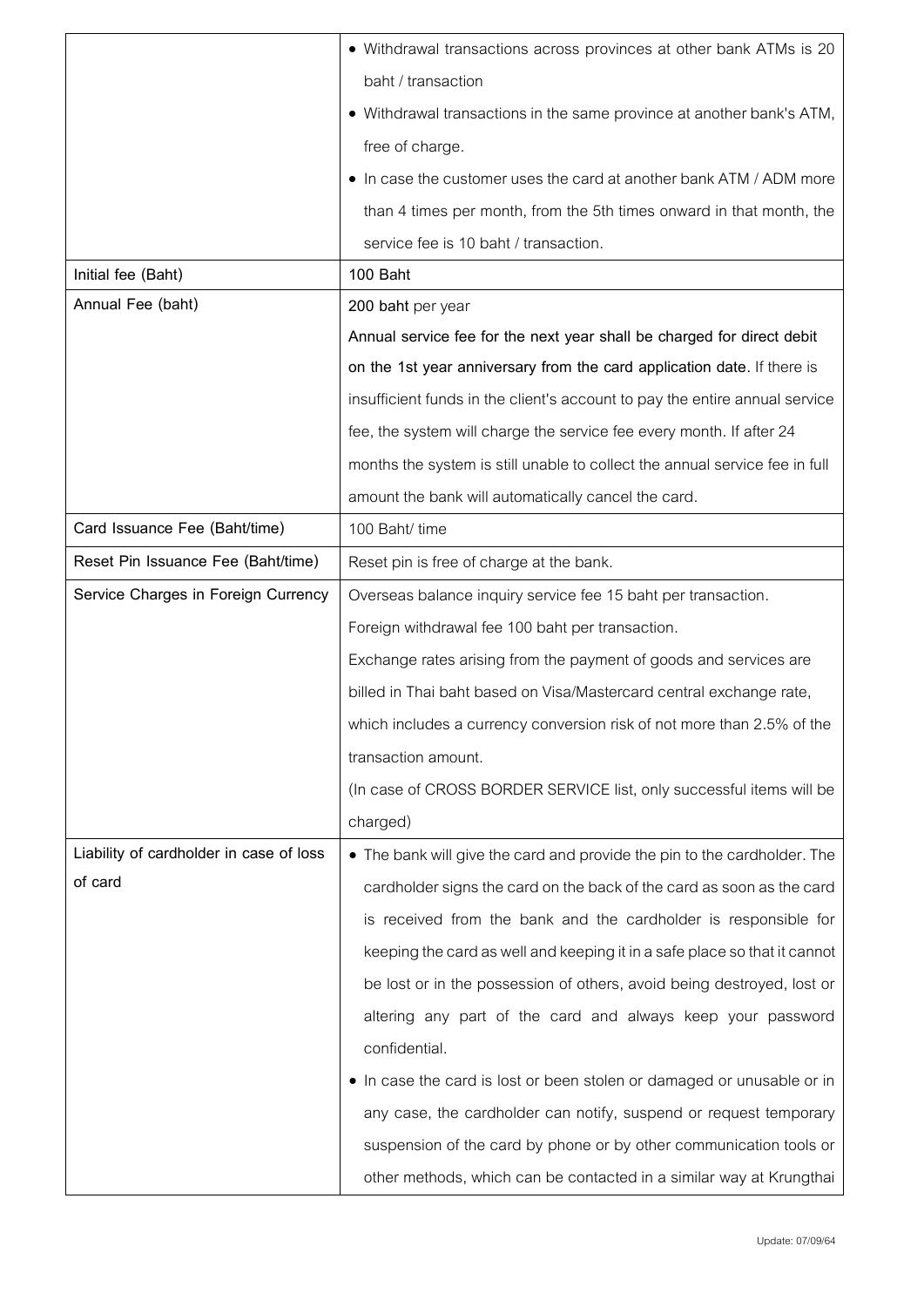|                          | Call Center at 02-111-1111 (24 hours a day) or at the head office or at                                    |
|--------------------------|------------------------------------------------------------------------------------------------------------|
|                          | any branch office (during business hours) whereby the bank will                                            |
|                          | freeze or suspend the service of the said card within 5 minutes from                                       |
|                          | the time the bank has been notified and shall notify the cardholder the                                    |
|                          | results of the suspension at the same time.                                                                |
|                          | • If there is any damage that occurs during the period from the loss of                                    |
|                          | the card until the bank has completely freeze or suspended the use of                                      |
|                          | the card. The cardholder is liable for any damage that occurs after the                                    |
|                          | 5-minute period from the time the bank is notified, the cardholder is                                      |
|                          | not liable to reimburse the bank in any way unless the damage or the                                       |
|                          | obligation that occurs, it is the action of the cardholder himself.                                        |
| <b>Services Channels</b> | Services can be contacted at any branch offices of the Bank                                                |
|                          | nationwide or visit the website for additional product details.                                            |
|                          | https://krungthai.com/ or contact Krungthai Bank Customer Relations                                        |
|                          | Center Tel. 02-111-1111                                                                                    |
|                          | Email: Call.CallCenter@krungthai.com                                                                       |
|                          | Other channels via Facebook / Twitter / Youtube / LINE / Instagram by                                      |
|                          | typing the word "Krungthai Care"                                                                           |
|                          |                                                                                                            |
| Caution                  | • The applicant must keep the card number, expiration date and CVC                                         |
|                          | number confidential, without letting others know and / or allowing                                         |
|                          | others to use it.                                                                                          |
|                          | • After the customer acknowledges that the debit card has been lost or                                     |
|                          | stolen, customers should notify the bank immediately to process the                                        |
|                          | card suspension.                                                                                           |
|                          | • If the pin is entered incorrectly for more than 3 times in a row, the                                    |
|                          | card will be automatically suspended. Customers should contact the                                         |
|                          | bank to release the card suspension and can request to reset the pin                                       |
|                          | free of charge.                                                                                            |
|                          | • If the applicant wants to reduce the credit limit or increase the credit                                 |
|                          | limit, changes can be made through branches and customer relations                                         |
|                          | center, Krung Thai Bank 02-111-1111.                                                                       |
|                          | • Any cancellation of the debit card service can be made at a branch.                                      |
|                          | . Transactions across districts, additional fees may apply and<br>conditions are as specified by the bank. |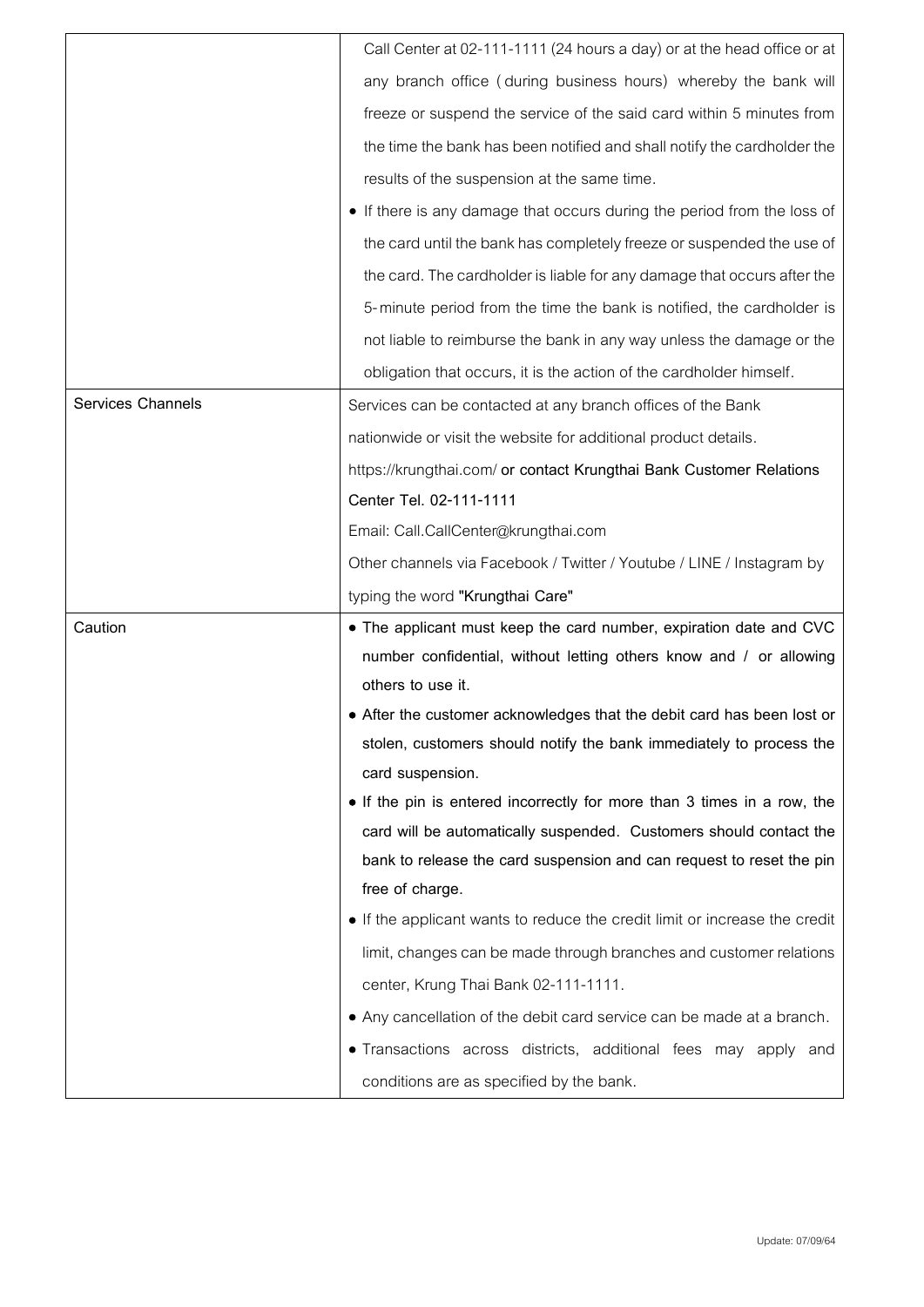

Electronic Card of Krungthai Bank Public Company Limited (hereinafter referred to as "the Bank") refers to

- Krungthai ATM Card (ATM)
- Krungthai Visa Debit Card (V-DB)
- Krungthai Institution/Organization Card (IPAC)
- Krungthai UnionPay Card (UPD)
- Krungthai Mastercard Debit Card (MCD)

and/or any electronic cards linked with a savings account and/or current account and/or tax-free time deposit account of the Bank (hereinafter collectively referred to as "the Card"), issued by the Bank to its customer, who has been approved to be a Cardholder (hereinafter referred to as "the Cardholder"). The Cardholder agrees to be bound by and comply with the terms and conditions as follows:

- 1. When the Bank has approved the Card to the Cardholder, the Bank will give the card and notify a Personal Identification Number (PIN). The Cardholder must sign his/her name in the signature box on the back of the Card as soon as the Cardholder receives it. The Cardholder is required to provide utmost care and keep the Card in a secure place in order to prevent the Card from loss or coming into possession of a third party, destruction, damage or being amendment at any part of the Card. The Cardholder shall also be responsible for keeping his/her password confidential.
- 2. In case the Cardholder has applied for the Card and its services with the Bank according to the application form regarding the account opening for individual depositor (hereinafter referred to as "the Application Form") but he/she does not contact the Bank to receive the Card within 6 months from the date of submitting the card application, the Cardholder consents the Bank to cancel the Card promptly.
- 3. Regarding the Krungthai Mastercard Debit Card (MCD), the Cardholder guarantees and confirms that the request for the issuance of other types of electronic Cards with the Bank is not caused by guiding, persuasion and/or other actions of the Bank and/or its staff so that the Cardholder who holds Krungthai Mastercard Debit Card (MCD) (if any) changes the Card type to other types of electronic Cards as specified in this Application Form and these terms and conditions for holding the electronic Card.
- 4. The Cardholder agrees and acknowledges that he/she can use the Card for payments of goods, services or any other payments in lieu of cash payment and/or performing transactions such as withdrawal, deposit, money transfer, balance inquiry via automatic teller machine (hereinafter referred to as "ATM machine") and/or other electronic media and/or performing any transactions related to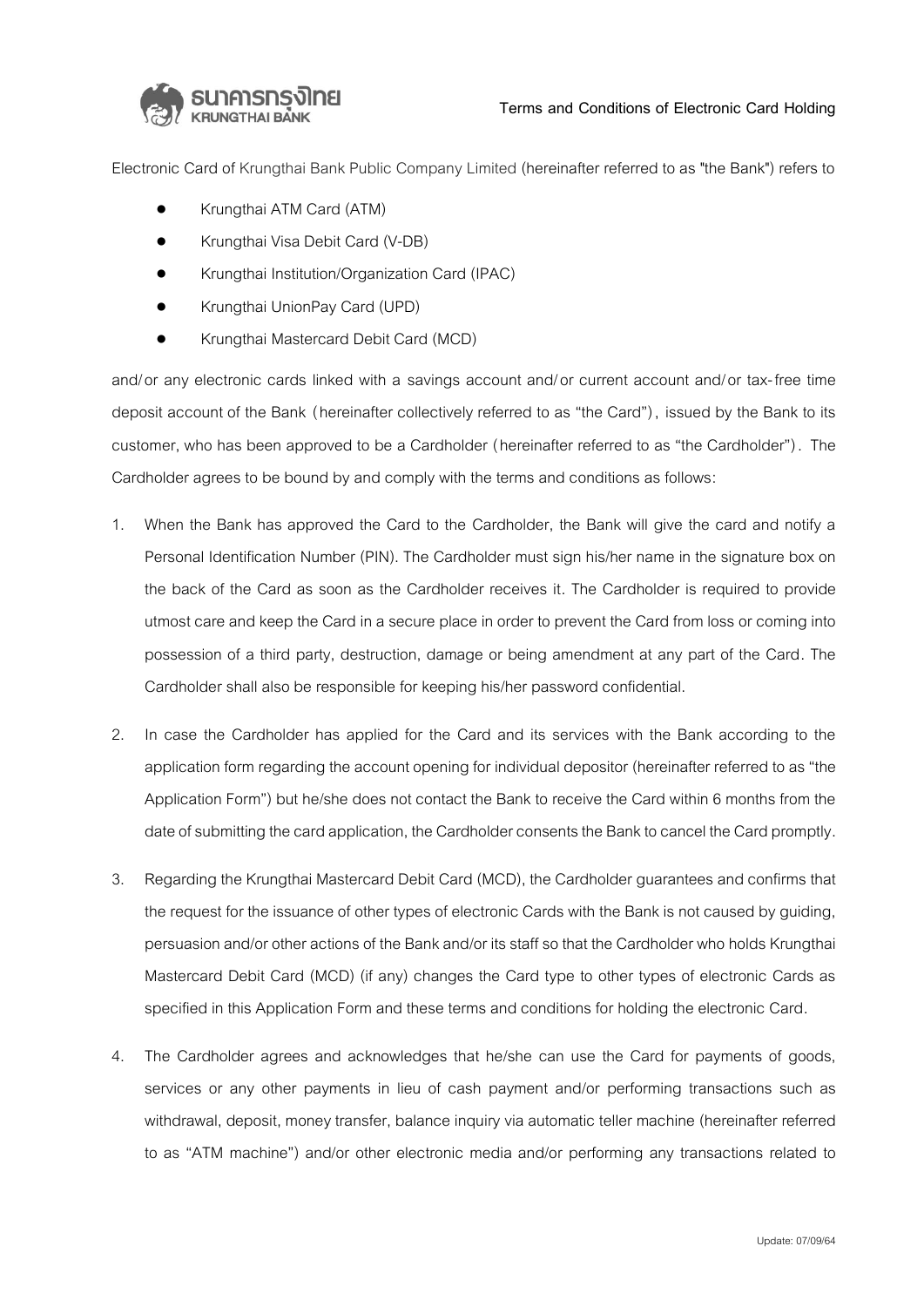financing, banking, and/or any other transactions as provided by the Bank, which may be extended further in the future as prescribed by the Bank.

- 5. In case the Card is lost, stolen or damaged, or the Card cannot be used or in any case, the Cardholder has the right to notify the Bank to temporarily suspend or cancel the Card via telephone or by other communication devices, or other methods that can be used to contact the Bank likewise; **Krungthai Call Center** *Tel. 02-111-1111 (24 hours)* or Krungthai Bank headquarters or branch offices (business days and hours). The Bank will suspend or cancel the Card within 5 minutes from the time the notification was made to the Bank and the Cardholder will be notified about the result of card suspension or cancellation at the same time concurrently.
- 6. In case the Cardholder notifies of the temporary suspension or cancellation of the Card as specified in Clause 5 to the Bank and there is any damage occurring during the loss of the Card until the Bank completely suspends or cancels the Card, the Cardholder agrees to be liable for all damages in all respects. The Cardholder will not be liable to indemnify for any damages occurring after 5 minutes from the time that the Bank has been notified in all respects, except the damages or the obligation is caused by the Cardholder.
- 7. In case the Cardholder wishes to make a request for a replacement Card because the Card is lost or stolen, and/or a request for a new Card while the current Card has not expired yet and/or is still valid, the Cardholders must contact branch offices or service points of the Bank to request a new Card and must pay new card issuance fees as announced by the Bank which may be changed. Such change shall be informed by the Bank to the Cardholder per the forms and methods as specified in Clause 23 in this agreement. In case the old Card is lost, the Cardholder must provide police notice to the Bank.
- 8. The Cardholder agrees and acknowledges that a password or signature is always required for using the card. If any other persons conduct transaction(s) by using the Cardholder's Card together with his/her password or signature accurately, the Cardholder agrees and consents that such action(s) has been conducted the same as his/her/their own action(s) in all respects. In addition, the Bank has no duty to be liable for the damages incurred from the transactions conducted by such other persons.
- 9. The Cardholder agrees and acknowledges that if an incorrect password is entered three consecutive times, ATM machines and/or other electronic media will automatically suspend the Card. If the Cardholder remembers his/her previous password, he/she can contact branch offices or service points of the Bank to unlock the suspension of the Card and the previous password. If the Cardholder does not remember his/her previous password and requests the Bank to issue a new Card, he/she agrees to perform pursuant to Clause 7 of this agreement.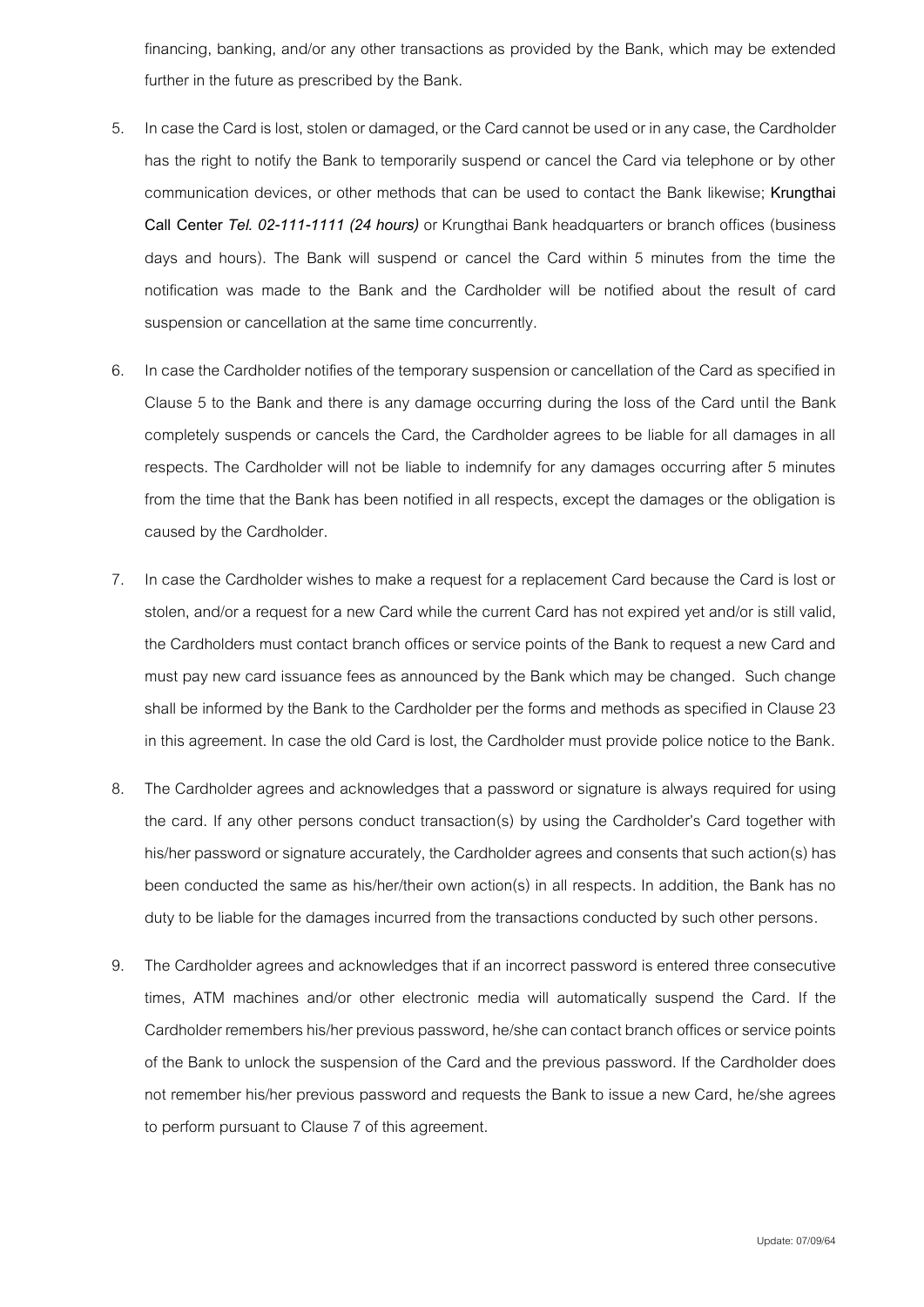- 10. The Cardholder agrees and accepts that the Card is owned by the Bank. In this regard, he/she cannot grant or transfer the Card to other persons. The Bank has the right to suspend, seize, cancel and/or temporarily disable the Card due to the cases as follows:
	- 10.1 The Cardholder uses an expired Card or a cancelled Card.
	- 10.2 The Cardholder passed away or the court adjudged that he/she has disappeared or is an incompetent person or quasi-incompetent person.
	- 10.3 The Court has issued an absolute receivership order against the Cardholder or declares him/her a bankrupt or the Cardholder is a person that government agencies or competent authorities have issued an order to seize or attach his/her money in his/her bank account.
	- 10.4 The Cardholder uses the Card to conduct any transactions with bad faith and/or with fraudulent purpose for any illegal purpose and any activities considering as conducting money laundering.
	- 10.5 The Cardholder uses the Card contrary to the purposes of the Card as stipulated by the Bank and/or against the terms and conditions specified in the Application Form and/or this agreement, including its amendments that shall be effective in the future.
	- 10.6 The Cardholder breaches any terms and conditions of the Application Form and/or this agreement, including its amendments that shall be effective in the future.
	- 10.7 The Cardholder makes and/or uses counterfeit documents or provides false information and falsifying facts or affirmations that cause a mistake of essential elements to apply for the Card.
	- 10.8 The Cardholder and/or the Bank closes the deposit account in any case, or the Cardholder transfers a claim of receiving money from the bank account to other persons or the current account with an overdraft or revolving credit line of the Cardholder with the Bank is cancelled or the overdraft or revolving credit is suspended.
	- 10.9 If the Card has been seized by an ATM for any reason and it appears that 4-digit numbers or more are written or appear on the Card, which may be understood to be the password of the Card made by the Cardholder, it is deemed as non-compliance with Clause 1 of the terms and conditions in this agreement stated the Cardholder must always keep the password confidential.
	- 10.10 The Cardholder does not make a full payment for the annual service fee or do not have enough money in his/her account for deducting the full amount of annual service fee within the time specified by the Bank. It is deemed that any benefits he/she receives from being the Cardholder shall be invalid promptly until he/she pays for annual service fee in full before the end of the period specified by the Bank.

If any of the abovementioned cases occurs, the Bank shall have the right to suspend, seize, cancel the use of the Card and/or temporarily disable the Card as the Bank deems appropriate.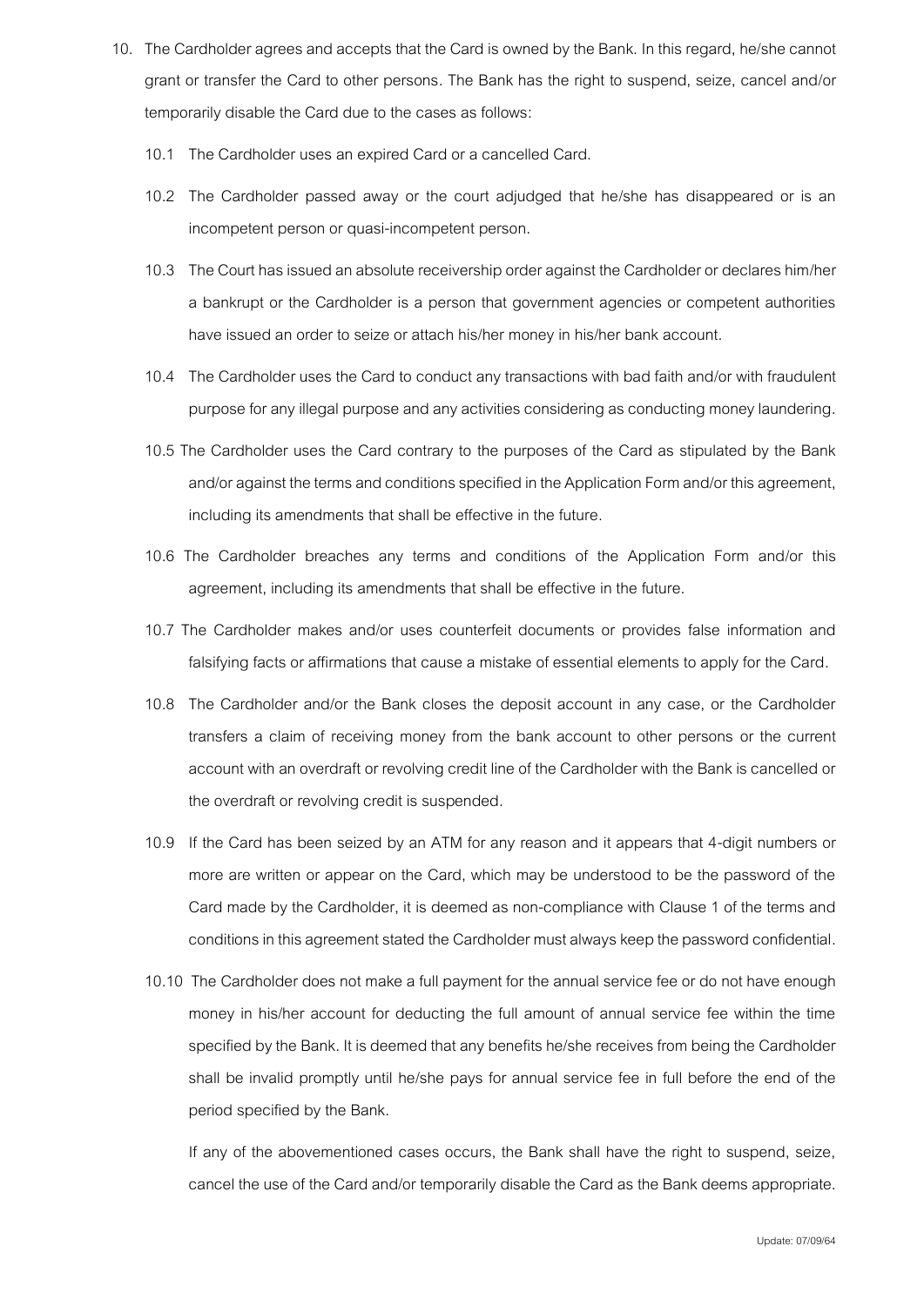In this regard, the Cardholder agrees and consents the Bank to amend the mentioned terms and conditions as per the form and procedure specified in Clause 23 of this agreement.

11. The Cardholder has the right to cancel the Card at any time. The Bank shall automatically refund the annual fee for the period of which the service is not used. The Cardholder shallcontact branch offices or service points of the Bank for the refund. The Cardholder shall complete the form to cancel the Card as specified by the Bank and cut the card into two parts and return them to the Bank. In this regard, the Cardholder agrees and consents that this is only the cancellation of the Card use. He/she shall be liable for all outstanding obligations arising from or related to the use of the card (if any) until the obligations charged on the said card shall have been fully paid to the Bank.

## 12. Deposit

- 12.1 The Cardholder can make deposits into his/her deposit account only at ATMs and/or via other electronic media of Krungthai Bank. The Cardholder can deposit either cash or checks.
- 12.2 In the event that there is an error in deposit made in checks, which causes the Bank to be unable to collect the check in time, such error is not under responsibility of the Bank, its employees and/or representatives. The Cardholder agrees to waive the right to claim or sue the Bank to be liable for any damages.
- 12.3 The Cardholder agrees and acknowledges that the amount of deposit counted by the Bank is deemed absolute and correct. In the event that the amount of deposit differs from the amount informed by the Cardholder or the money appears to be counterfeit banknotes or partly or totally damaged, the Cardholder consents to the Bank to immediately correct the transaction in the deposit account and agrees to waive the right to claim or sue the Bank to be liable for any damages.

## 13. Withdrawal

- 13.1 Withdrawal via ATMs and/or other electronic media can be done only from deposit accounts and/or current accounts.
- 13.2 The maximum tiimes and amount of withdrawal per day of each type of the Cards is pursuant to the announcement of the Bank, which may be changed as specified by the Bank. The Bank will notify the applicant in the procedures and methods as specified in Clause 23 of this agreement.

## 14. Money Transfer

14.1 The maximum times and amount of money transfer per day of each type of Cards is pursuant to the announcement of the Bank which may be changed as specified by the Bank. The Bank will notify the applicant in the procedures and methods as specified in Clause 23 of this agreement.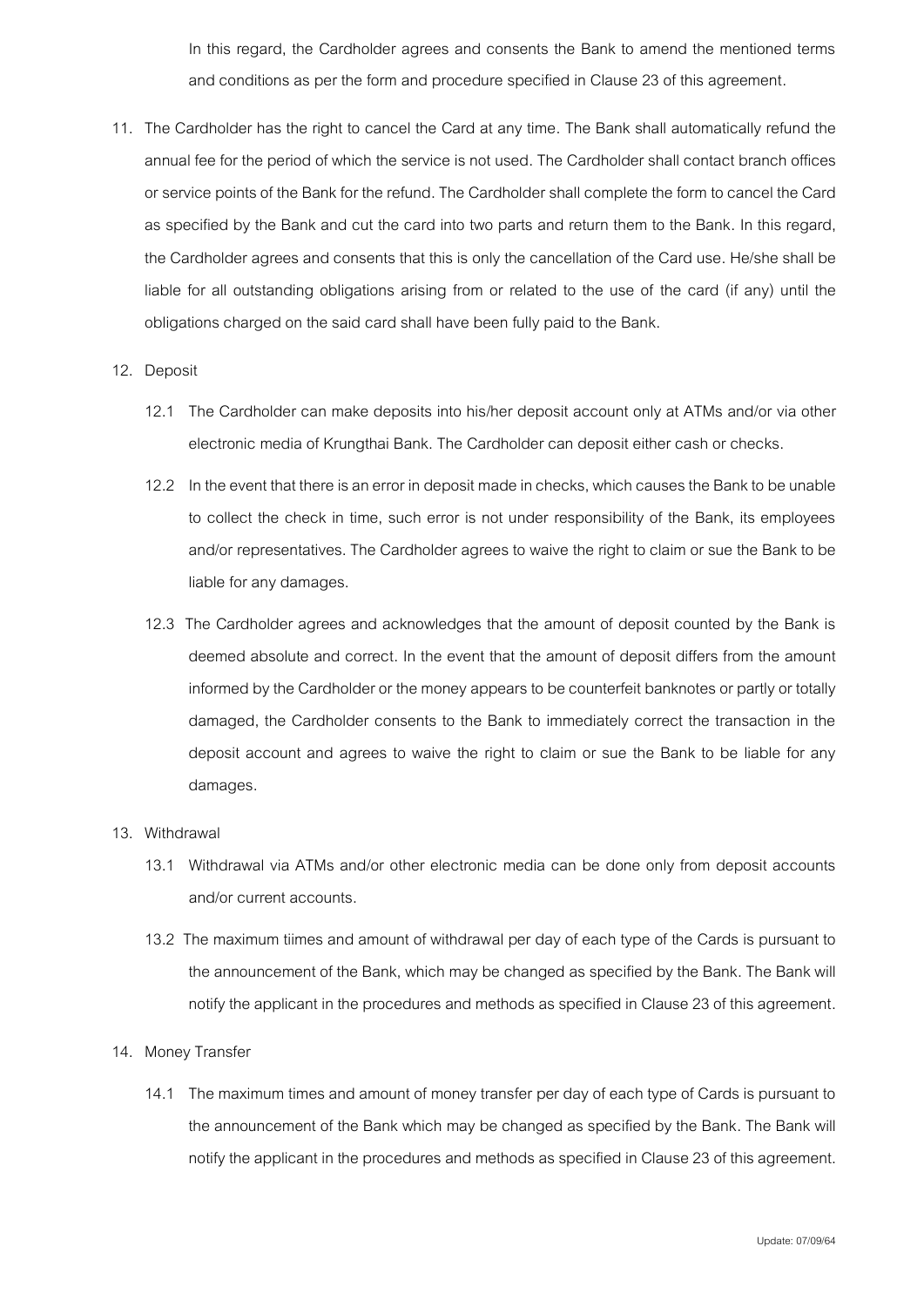- 14.2 The amount of money transferred to any deposit account by the Cardholder can be withdrawn on the date of the transfer.
- 14.3 The Cardholder can transfer money in Satang unit.

## 15. Money Deduction

15.1 The Cardholder can deduct money from his/her deposit account via ATMs and/or other electronic media for bill payment, payment of products and/or services as the available balance. The maximum amount of money transfer per day of each type of Cards is pursuant to the announcement of the Bank. The deduction for payment is divided into 2 ways as follows:

15.1.1 The Bank proceeds with payment according to the Cardholder's order and/or statement that the Cardholder and/or the Bank receives from a service provider/seller (as the case may be).

15.1.2 The Cardholder proceeds with payment by himself/herself via ATMs and/or other electronic media.

- 15.2 The Cardholder consents the Bank to deduct from his/her bank account for bill payments, payment for products and/or services according to the amount that appears on the statement received by the Cardholder or the Bank from the service provider/seller (as the case may be); The Bank shall transfer the deducted money to the bank account of the service provider/seller (as the case may be). The Cardholder also consents the Bank to deduct a fee from the abovementioned account.
- 15.3 The amount of money that can be deducted per day is pursuant to the Bank's notification at the Bank's offices/branch offices and/or brochures and/or other electronic media.
- 15.4 If it appears later that the amount of money that the service provider/seller (as the case may be) notifies the Bank is incorrect and the Bank has already deducted money from the Cardholder's bank account for the amount that appears in the statement; the Cardholders agrees to directly make a claim for the said amount from the service provider/seller (as the case may be). The Cardholders also agrees to waive the right to claim or sue the Bank for any compensation due to the Bank's money deduction and transfer from the Cardholder's bank account to pay bills, goods and/or services according to the statement that the Cardholder and/or the Bank receives from the service provider/seller (as the case may be).
- 15.5 The Cardholder agrees that the Bank shall deduct from his/her deposit account only when the available balance in the account at that time is sufficient to pay bills, goods and/or services according to the statement that the Cardholder and/or the Bank receives from the service provider/seller (as the case may be).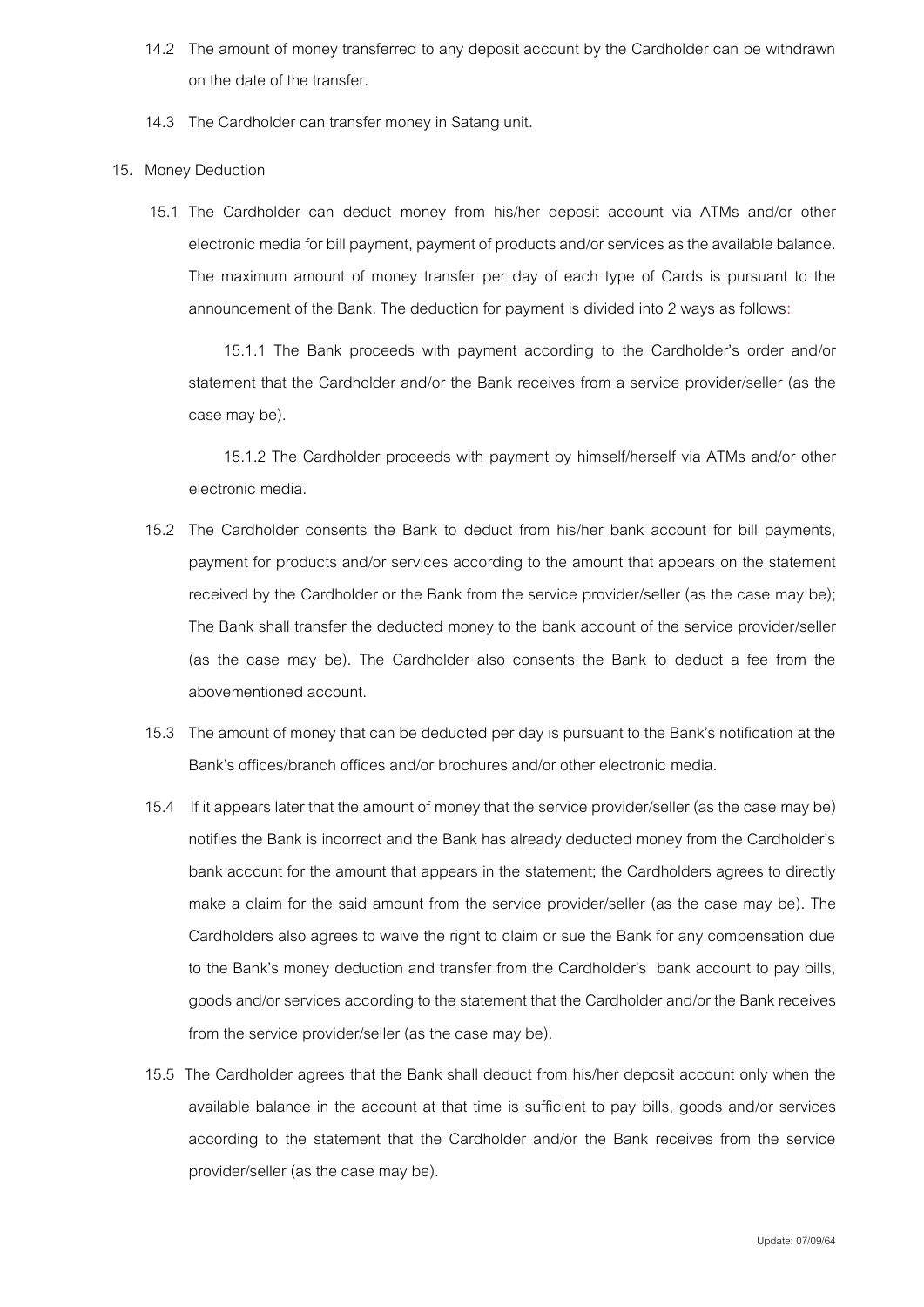- 15.6 In case any documents and/or the deposit account number that linked with the Card changes for any reasons; the Cardholder certifies and affirms that the consent given to the Bank to debit the mentioned deposit account remains valid for deposit account and/or any other documents of the Cardholder that changes in all respects. The abovementioned consent to deduct money shall be valid promptly from the application date and shall remain valid until the Cardholder notifies the Bank to cancel or revoke the consent in writing at least 30 days in advance. In case the Cardholder notifies the cancellation or revocation of the consent, the Bank has the right to cancel or suspend the Card according to this agreement.
- 16. The Cardholder has the right to receive a transaction slip as evidence of using an ATM. In case that an ATM slip runs out, the ATM monitor screen will show the message "Transaction slip runs out. Do you wish to continue?". If the Cardholder chooses to transfer money to a bank account of other banks, the ATM will not conduct the transaction. If the Cardholder chooses to withdraw cash without receiving the transaction slip, the Cardholder can check the transaction occurred at that time by updating his/her passbook or through other channels as specified by the Bank.
- 17. When the Cardholder receives a transaction slip, he/she has a duty to check his/her transaction in the transaction slip. If any error/discrepancy or inaccuracy is found, the Cardholder is required to express his/her objection to the Bank within 10 business days from the date that he/she receives the transaction slip. If the Cardholder fails to make objection within the specified period, the Cardholder agrees and consents to the Bank that the amount indicated in the transaction slip shall be deemed to be a complete and accurate transaction. However, the Cardholder shall not be deprived of his/her right, if later should the Cardholder be able to later prove that some expenses indicated in the transaction slip is inaccurate, which is not caused by the Cardholder's fault or error. In this regard, the Cardholder shall lodge an objection within 60 days from the date that he/she receives the transaction slip.
- 18. If there are any errors occurred in money transfer/deduction for bill payment, payment for goods and/or services occurred, the Cardholder has to promptly inform the Bank of such error and provide the following information:
	- 18.1 Date and time of transaction,
	- 18.2 Location of the ATM machines and/or other electronic media,
	- 18.3 The bank account numbers of the Cardholder and of any person related to the Cardholder,
	- 18.4 Types of transactions,
	- 18.5 Inward or outward transfer amount and/or deducted amount,
	- 18.6 Name and address of the Cardholder and the person who contacts the Bank.
- 19. The Bank's liabilities to the Cardholder are as follows: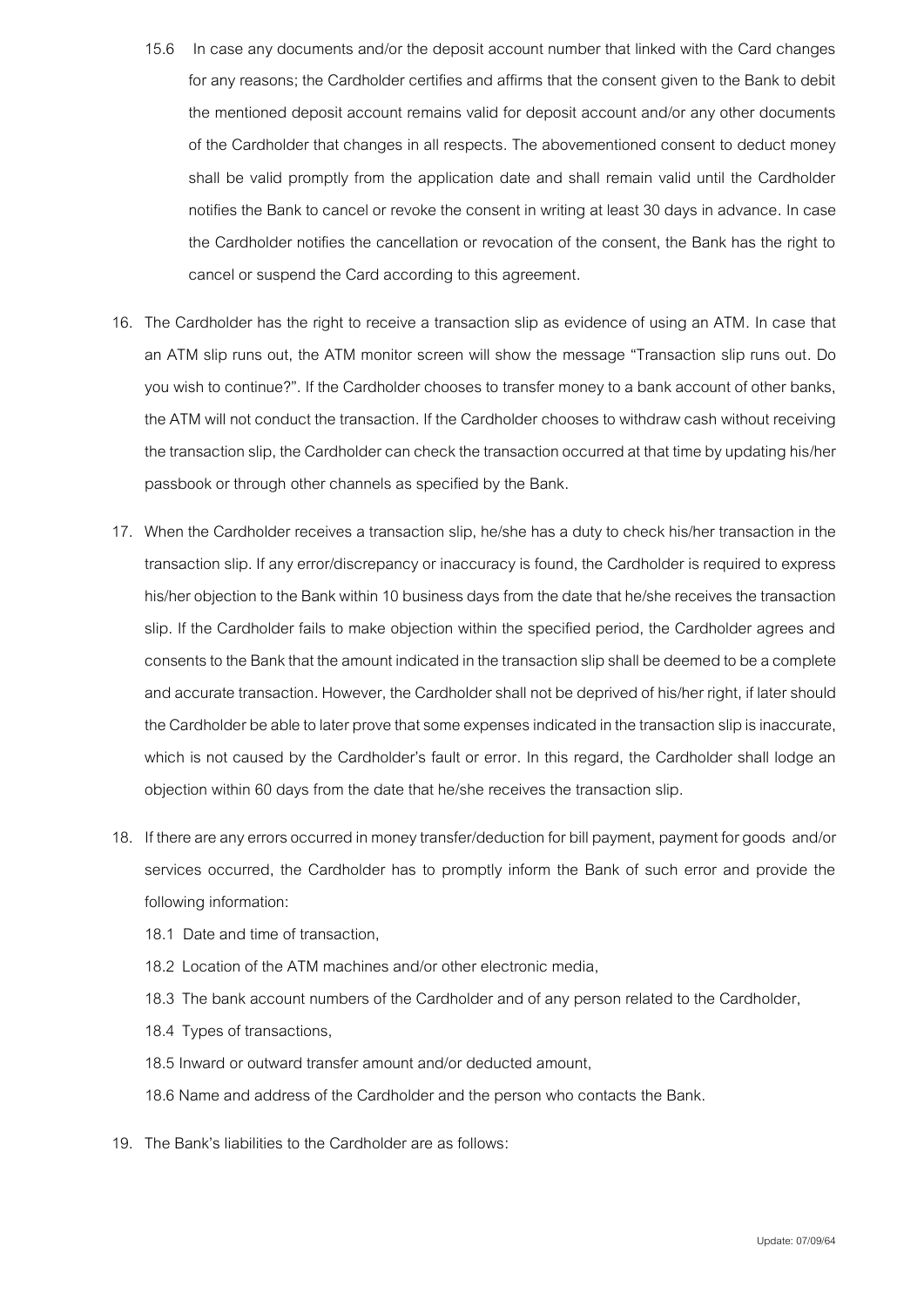19.1 The Bank performs an act or omission to act according to money transfer order, preventing the Cardholder from completely receiving money transfer via ATM and/or other electronic media, except:

19.1.1 The Cardholder does not have enough money in his/her account;

19.1.2 The Cardholder does not have credit line with the Bank or his/her use of credit line is suspended;

19.1.3 Money transfer will cause debts exceeding the credit line agreed with the Bank;

19.1.4 The Cardholder is in the middle of legal proceedings, for example, the Cardholder's money in his/her account was seized and/or attached by the Revenue Department, enforcement officer, the court and/or any other persons in authority to give an order of attachment or seizure, and/or the Cardholder is subject to receivership or adjudicated to be bankrupt;

 19.1.5 The Bank has informed the Cardholder of a money transfer service malfunction prior to or while conducting money transfer;

19.1.6The Cardholder has breached the conditions or agreement made with Bank; 19.1.7 Force majeure.

- 19.2 The Bank fails to comply with the Cardholder's order to seize or cancel the use of the Card as specified in Clause 5 of this agreement and later money transfer via an ATM and/or other electronic media occurs.
- 19.3 The Bank does not send the Card and/or password and/or any other tools that the Bank provides to the Cardholder for using as a tool to transfer money from the Cardholder's account and illegitimate money transfer transactions via an ATM and/or other electronic media have later been conducted.
- 19.4 Illegitimate money transfer transactions via an ATM and/or other electronic media have been conducted, which are not the Cardholder's fault.
- 20. In the event that the Bank is aware or informed of any incorrect transaction by the Cardholder, the Bank shall check the transactions from the related documents in the work system. If the cause and error is found, the Bank shall process to rectify it within 30 days from the date that the Bank was informed of such error by the Cardholder in compliance with the Bank's regulations and procedures for investigation and rectification as specified by the Bank.
- 21. The Cardholder agrees and consents that the Bank can inquire or disclose details, in a whole or in part, regarding the Cardholder to any person when necessary or deemed appropriate by the Bank. In case laws, announcements or government regulations requires the Bank to disclose the Cardholder's information or financial transactions to government officials or government agencies when receiving a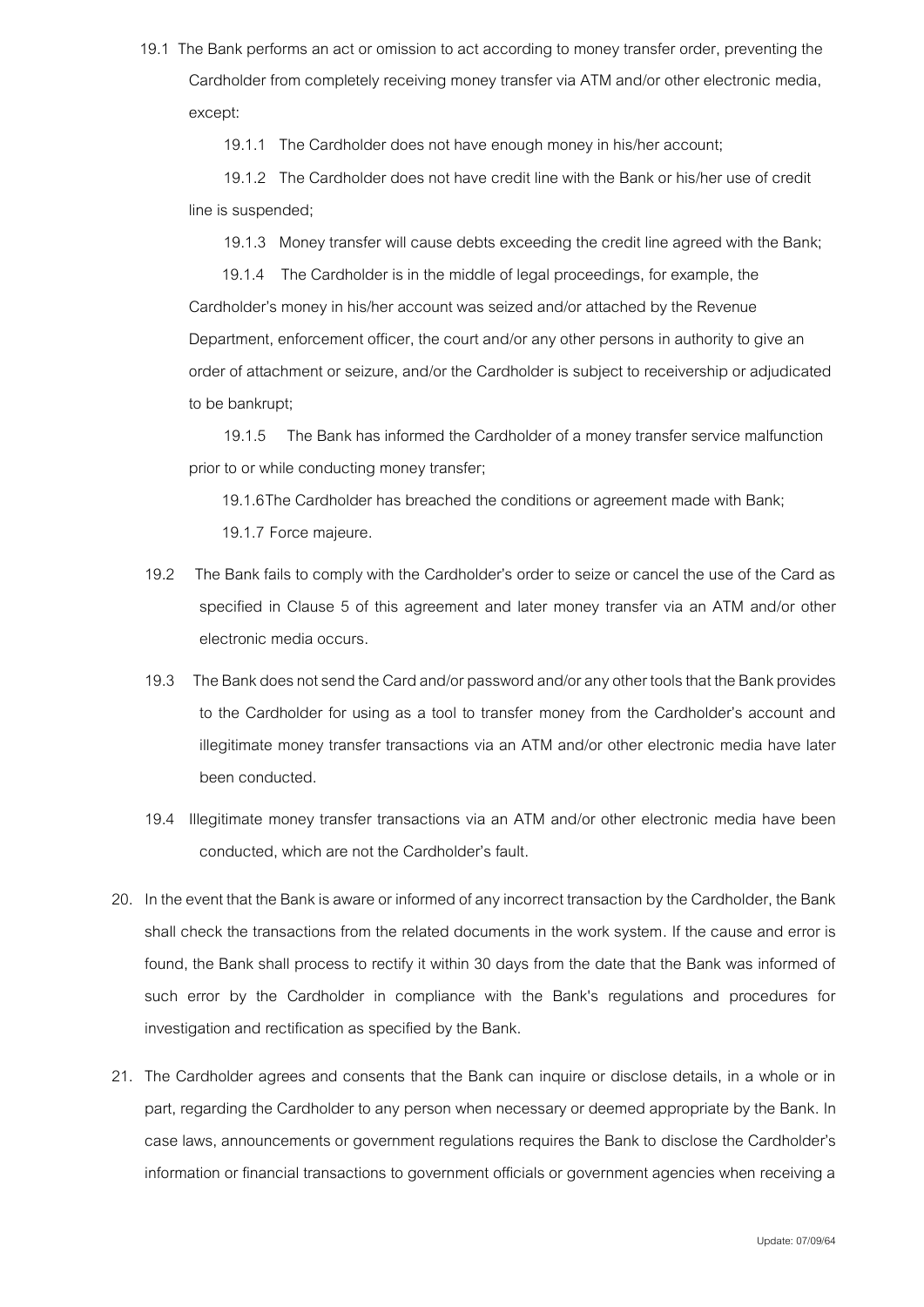request for such information, the Cardholder agrees to allow the Bank to disclose and/or provide the Cardholder's financial transaction report to government officials or government agencies in all respects.

- 22. The Cardholder agrees to pay fees and expenses regarding Card issuance and use according to the rate as announced by the Bank. The Cardholder agrees to pay fees for card issuance and first year annual fee on the application date. Next year annual fee and any service fees or expenses will be charged by the Bank in the future. The Cardholder agrees to allow the Bank to promptly deduct money for payment of fees or expenses from his/her account **until the Bank receives full payment. The Cardholder agrees to not cancel or revoke the consent. The Cardholder can make payment at any branch offices of Krungthai Bank or other channels as specified by the Bank.** However, the service fees and other expenses related to the issuance and use of the Card can be changed. The Bank will notify the Cardholder as per the formats and methods specified in Clause 23 of this agreement.
- 23. The amendment of the terms and conditions regarding the Card use, fee rates, service fee rates and any expenses, including the terms and conditions for Card use and/or any contractual agreement relating to the Card, the Bank shall inform the Cardholder as follows:

23.1 The Bank shall inform the Cardholder in writing in advance by posting an announcement at offices/branch offices and/or on the Bank's website (krungthai.com)

23.2 In emergency cases, the Bank shall notify the Cardholder via letter or announcement in Thai language daily newspapers domestically at least 7 days in advance before the effective date. The Bank shall inform the Cardholder of such amendment with a letter again.

In addition, in case of changes that are beneficial to the Cardholder or reduce the burden of the Cardholder, the Bank reserves the right to make such changes effective immediately. The Bank shall inform the Cardholder of such changes within 30 days after the effective date.

- 24. In case any notice or letter is sent to the Cardholder's address stated in the Application Form by any means of delivery or sent to the Cardholder's changed address notified the Bank in writing, whether there is a recipient or not, the notice or letter shall be deemed as received by the Cardholder. If the delivery cannot be accomplished because the address is changed or the building is demolished and the Cardholder does not notify the Bank of the change or demolition in writing, or because the given address cannot be found, it shall be deemed that the Cardholder acknowledges the information in those letters rightfully.
- 25. The Cardholder acknowledges and understands the clauses in this agreement thoroughly and agrees to be bound by and comply with this agreement, including the existing and/or future amended rules, regulations, conditions and any practices regarding the use of the Bank's Card in all respects. In this regard, I shall request the Bank to issue the Card, including renewing the Card and issuing a new Card